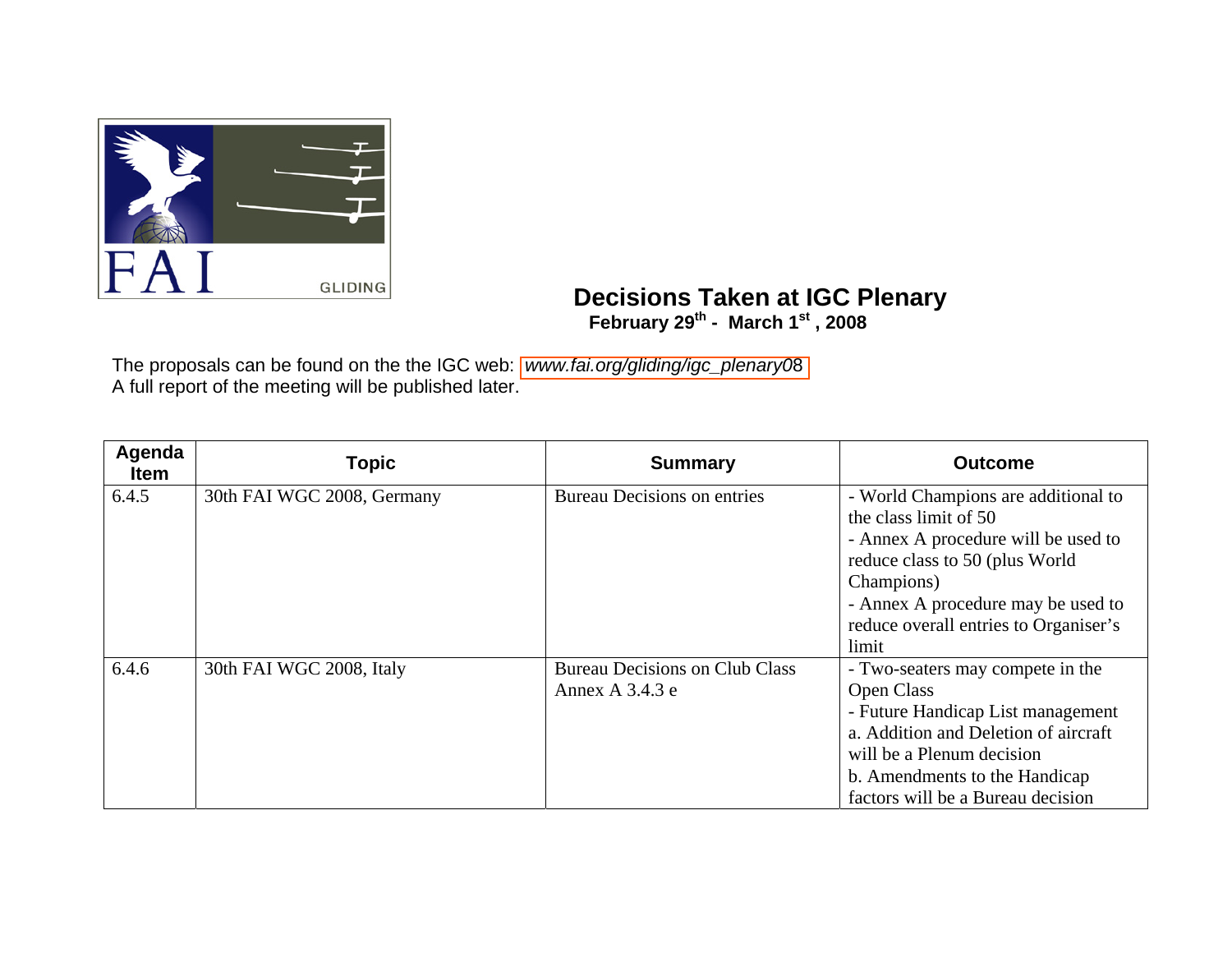| 6.4.11 | Sanction fees for the 1 <sup>st</sup> South American<br><b>Continental Championships</b> | Waiving of outstanding 1200EUR of<br>sanction fees for first Continental<br>Championships                                           | Adopted                                                                                                  |
|--------|------------------------------------------------------------------------------------------|-------------------------------------------------------------------------------------------------------------------------------------|----------------------------------------------------------------------------------------------------------|
| 9.1.1  | <b>Election of IGC Bureau members</b>                                                    | Bureau members to be elected for 2-<br>year terms starting 2009                                                                     | Adopted                                                                                                  |
| 9.1.2  | Long-term agreement with Air sports<br>Limited"                                          | Amended to read "agreement with<br>an appropriate party" covering<br>internet publishing rights for<br>Sailplane Grand Prix events  | Adopted                                                                                                  |
| 9.2    | <b>Creation of Country Development Working</b><br>Group                                  | To foster and organize improved<br>support to new counties developing<br>the gliding sport                                          | Adopted                                                                                                  |
| 9.3    | Adoption of common open standards for<br>critical electronic systems for gliding         | The aim is to allow for the<br>development of traffic awareness<br>equipment for light aviation                                     | Adopted. To be recommended to FAI<br>Navigation and Airspace Commission<br>(NAVAC)                       |
| 9.4.1  | SC3 General Section, draft 2008 Edition<br>(Year 2)                                      | Major update and simplification of<br>the Sporting Code such as removal<br>as photographic evidence for record<br>and badge flights | Lost. The proposed new Sporting<br>Code will be further developed and<br>resubmitted at the 2009 Plenum. |
| 9.4.2  | a. SC3, Introduction of Continental Records                                              |                                                                                                                                     | Adopted (Year 1)                                                                                         |
|        | b. SC3, 3.1.4, Reduction of the number of<br><b>World Records</b>                        |                                                                                                                                     | Withdrawn                                                                                                |
|        | c. SC3, 1.0.4, Reduction of the number of<br><b>World Record Classes</b>                 |                                                                                                                                     | Withdrawn                                                                                                |
| 9.4.3  | a. SC3, 4.6.2 (and Annex A 4.7 and 13.8)<br>Jamming of GNSS receivers                    | To find way to accept flights where<br>part of the recording is lost due to<br>jamming                                              | Lost                                                                                                     |
| 9.5.1  | a i). SC3, Annex A, 5.4, Control Procedures                                              | Engine start less that 5 minutes after<br>release                                                                                   | Adopted (Year 1)                                                                                         |